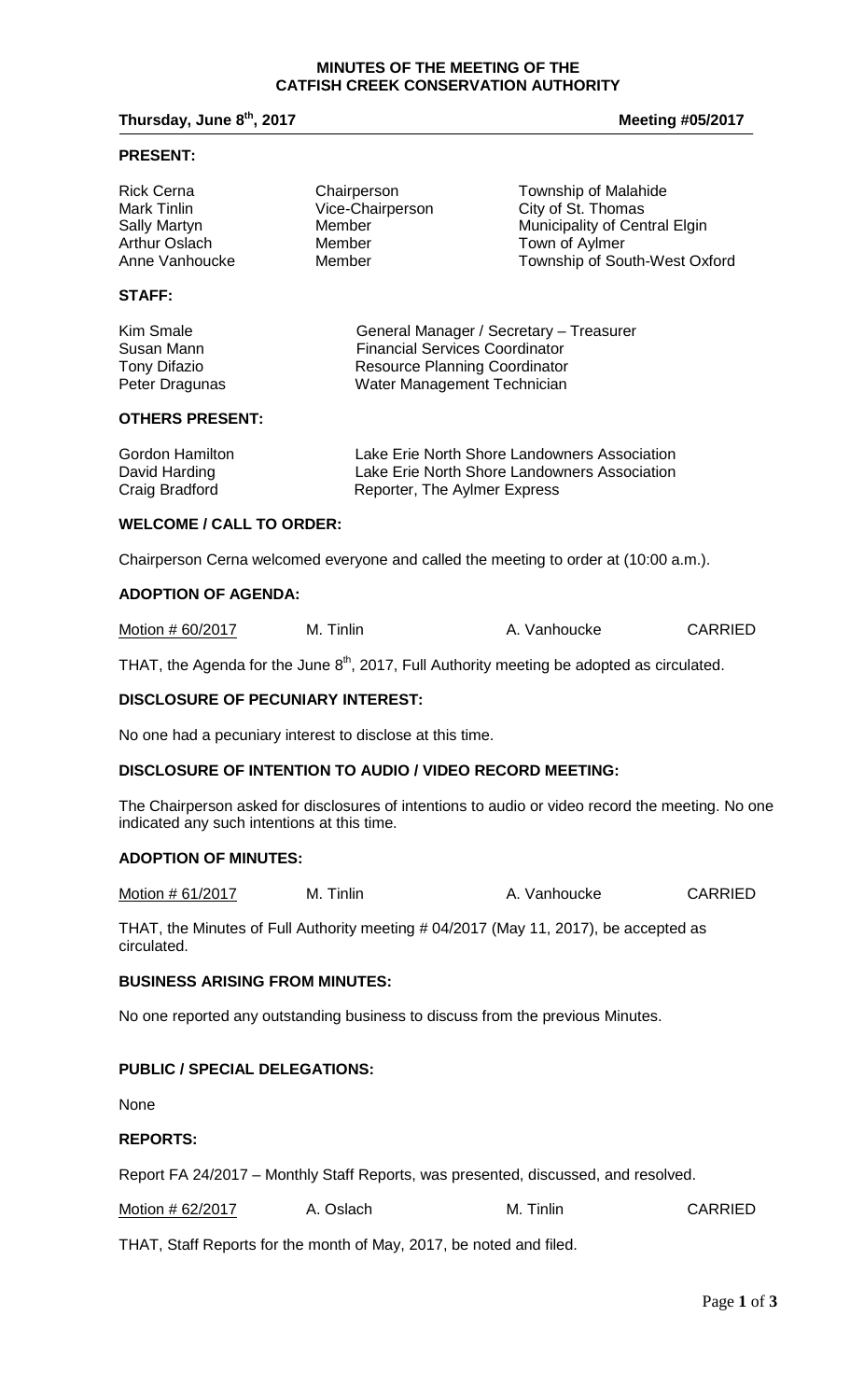| Report FA 25/2017 – May Summary of Revenue and Expenditures, was presented, discussed,<br>and resolved.                                                                                                                           |                                                                                                  |              |                |  |
|-----------------------------------------------------------------------------------------------------------------------------------------------------------------------------------------------------------------------------------|--------------------------------------------------------------------------------------------------|--------------|----------------|--|
| Motion # 63/2017                                                                                                                                                                                                                  | A. Oslach                                                                                        | M. Tinlin    | <b>CARRIED</b> |  |
|                                                                                                                                                                                                                                   | THAT, Report FA 25/2017, be noted and filed.                                                     |              |                |  |
|                                                                                                                                                                                                                                   | Report FA 26/2017– Accounts Payable, was presented, discussed, and resolved.                     |              |                |  |
| Motion # 64/2017                                                                                                                                                                                                                  | A. Vanhoucke                                                                                     | M. Tinlin    | <b>CARRIED</b> |  |
| 26/2017.                                                                                                                                                                                                                          | That, Accounts Payable totaling \$34,953.38, be approved for payment as presented in Report FA   |              |                |  |
|                                                                                                                                                                                                                                   | Report FA 27/2017 – Monthly Plan Review, was presented, discussed, and resolved.                 |              |                |  |
| Motion # 65/2017                                                                                                                                                                                                                  | A. Vanhoucke                                                                                     | M. Tinlin    | <b>CARRIED</b> |  |
| 2017.                                                                                                                                                                                                                             | That, the Full Authority approve the Monthly Plan Review Report for the months of April and May, |              |                |  |
|                                                                                                                                                                                                                                   | Report FA 28/2017 – Grant Funding Agreement, was presented, discussed, and resolved.             |              |                |  |
| Motion # 66/2017                                                                                                                                                                                                                  | A. Vanhoucke                                                                                     | M. Tinlin    | <b>CARRIED</b> |  |
| That, the Catfish Creek Conservation Authority enter into a Grant Funding Agreement with the<br>Province of Ontario represented by the Minister of Environment and Climate Change for the<br>Great Lakes Guardian Community Fund. |                                                                                                  |              |                |  |
|                                                                                                                                                                                                                                   | Report FA 29/2017 – Equipment Tender, was presented, discussed, and resolved.                    |              |                |  |
| Motion # 67/2017                                                                                                                                                                                                                  | S. Martyn                                                                                        | A. Oslach    | <b>CARRIED</b> |  |
| THAT, the tender to supply and deliver a 2017 Kubota RTV - X 900W be awarded to<br>Vandenbrink Farm Equipment Inc. for a total price with trade-in of \$13,989.16.                                                                |                                                                                                  |              |                |  |
|                                                                                                                                                                                                                                   | Report FA 30/2017 - Special Projects Funding, was presented, discussed, and resolved.            |              |                |  |
| Motion # 68/2017                                                                                                                                                                                                                  | S. Martyn                                                                                        | A. Vanhoucke | <b>CARRIED</b> |  |
|                                                                                                                                                                                                                                   | That, the Full Authority acknowledge the 2017 Special Projects as outlined in Report FA 30/2017. |              |                |  |
| resolved.                                                                                                                                                                                                                         | Report FA 31/2017 – Conservation Areas Workshop Conference, was presented, discussed, and        |              |                |  |
| Motion # 69/2017                                                                                                                                                                                                                  | S. Martyn                                                                                        | A. Vanhoucke | <b>CARRIED</b> |  |
| That, the Full Authority authorize one (1) staff member to attend the 11 <sup>th</sup> Annual Conservation<br>Areas Workshop Conference in Orillia on October 25 <sup>th</sup> - 27 <sup>th</sup> , 2017.                         |                                                                                                  |              |                |  |
| Report FA 32/2017 - July Full Authority Meeting, was presented, discussed, and resolved.                                                                                                                                          |                                                                                                  |              |                |  |
| Motion # 70/2017                                                                                                                                                                                                                  | S. Martyn                                                                                        | A. Vanhoucke | <b>CARRIED</b> |  |
| That, the Chairperson, Vice-Chairperson and General Manager / Secretary – Treasurer be<br>authorized to discharge the Accounts Payable for July, 2017; and further,                                                               |                                                                                                  |              |                |  |
| That, the Personnel / Finance Committee be given the power to deal with any urgent business<br>matters that may arise prior to the next Full Authority meeting.                                                                   |                                                                                                  |              |                |  |
| Report FA 33/2017 – Conservation Authorities Act Review, was presented, discussed, and<br>resolved.                                                                                                                               |                                                                                                  |              |                |  |
| <u>Motion # 71/2017</u>                                                                                                                                                                                                           | A. Vanhoucke                                                                                     | A. Oslach    | <b>CARRIED</b> |  |
|                                                                                                                                                                                                                                   | That, the Full Authority receive Report FA 33/2017, as information at this time.                 |              |                |  |